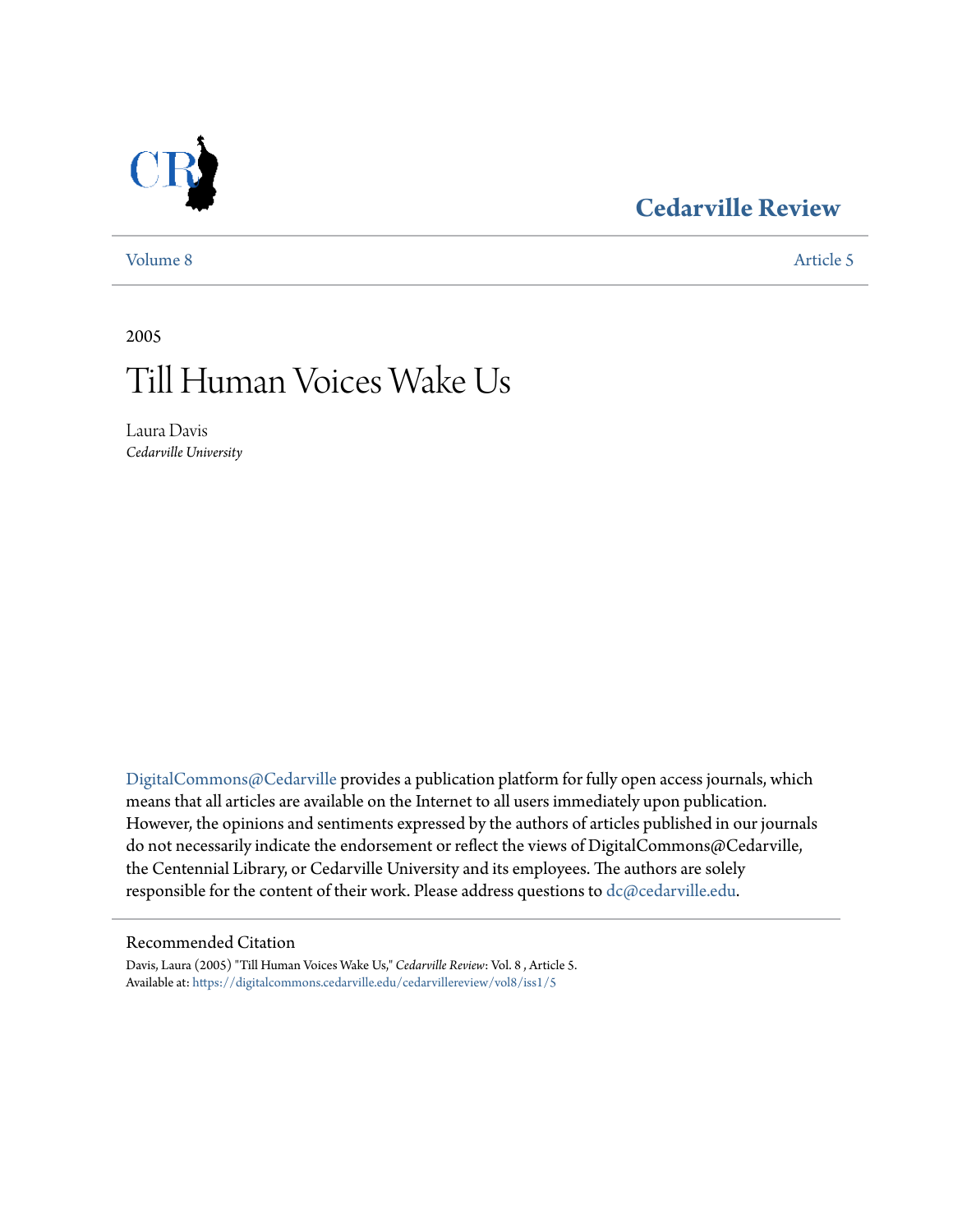## Till Human Voices Wake Us

Browse the contents of [this issue](https://digitalcommons.cedarville.edu/cedarvillereview/vol8/iss1) of *Cedarville Review*.

#### **Keywords**

Poetry

## **Creative Commons License**

This work is licensed under a [Creative Commons Attribution-Noncommercial-No Derivative Works 4.0](http://creativecommons.org/licenses/by-nc-nd/4.0/) [License.](http://creativecommons.org/licenses/by-nc-nd/4.0/)

Follow this and additional works at: [https://digitalcommons.cedarville.edu/cedarvillereview](https://digitalcommons.cedarville.edu/cedarvillereview?utm_source=digitalcommons.cedarville.edu%2Fcedarvillereview%2Fvol8%2Fiss1%2F5&utm_medium=PDF&utm_campaign=PDFCoverPages)



Part of the <u>[Poetry Commons](http://network.bepress.com/hgg/discipline/1153?utm_source=digitalcommons.cedarville.edu%2Fcedarvillereview%2Fvol8%2Fiss1%2F5&utm_medium=PDF&utm_campaign=PDFCoverPages)</u>

This poetry is available in Cedarville Review: [https://digitalcommons.cedarville.edu/cedarvillereview/vol8/iss1/5](https://digitalcommons.cedarville.edu/cedarvillereview/vol8/iss1/5?utm_source=digitalcommons.cedarville.edu%2Fcedarvillereview%2Fvol8%2Fiss1%2F5&utm_medium=PDF&utm_campaign=PDFCoverPages)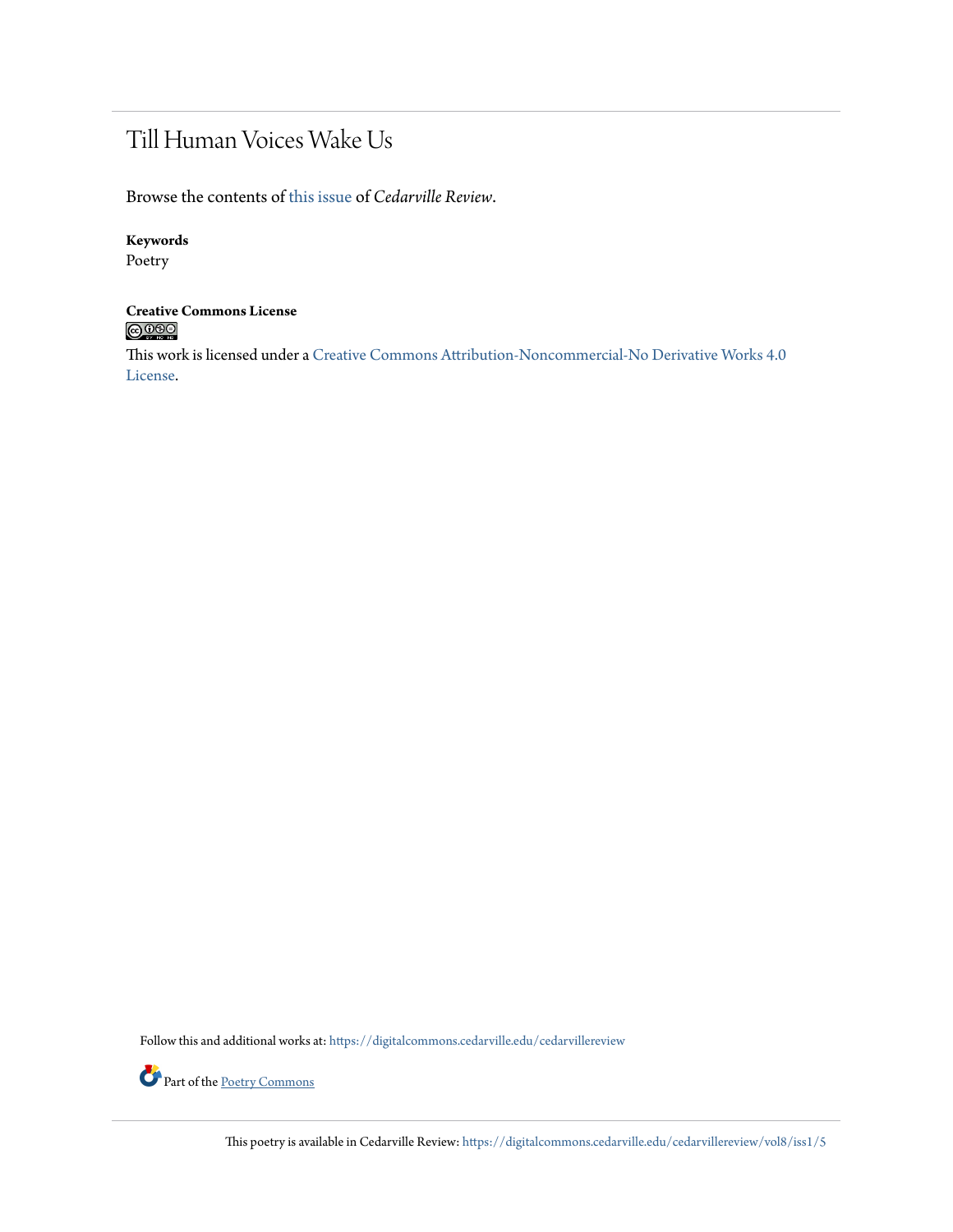# **Till Human Voices Wake Us**

by Laura Davis

For an etherized instant you—or whatever makes you you—slid silently out of your body and watched the circus milling in the room below from the darkness gathered in the corner of the wood-ribbed ceiling.

What was left of you stood pontificating loudly on some incredibly complex point of inquiry. The room was packed with potential art, draped all in black, shining behind thick darkrimmed glass, demurely tied back in sleek brown ponytails, or spiky and wearing converse shoes.

Somewhere off in the corner the empty you heard a raspy whisper surrounded by tall, thin laughs, and cool amused glances flit aimlessly across the room to rest on your shoulder like pinned monarch butterflies.

1he yellow lamplight echoed with high art as, bored with Michelangelo, you wished you were talking to someone else.

During a lull-in-conversation the nervous, faceless, aimless whisper slides up the wood-paneled wall, curling into the details like a thread of cigarette smoke, rising into the darkness-your companion in the corner of the ceiling.